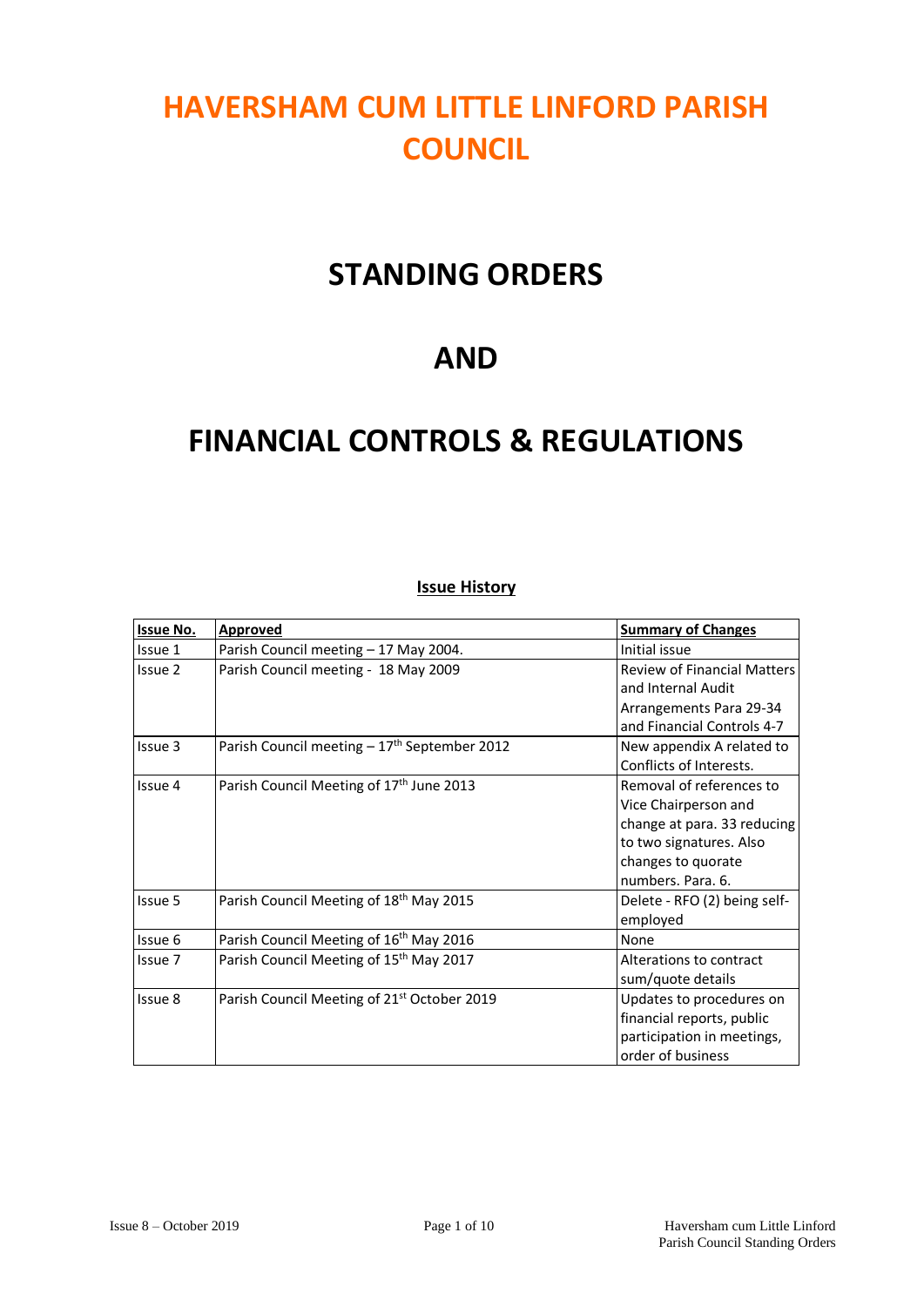#### **Contents List**

| <b>Title</b>                                                   | Page           | <b>Clauses</b> |
|----------------------------------------------------------------|----------------|----------------|
| <b>STANDING ORDERS</b>                                         |                |                |
| Meetings                                                       | 3              | $1 - 4$        |
| <b>Meeting Chairperson</b>                                     | 3              | 5              |
| Quorum                                                         | 3              | $6 - 7$        |
| Voting                                                         | 3              | $8 - 9$        |
| <b>Order of Business</b>                                       | 3              | $10 - 13$      |
| <b>Resolutions Moved on Notice</b>                             | 4              | $14 - 15$      |
| <b>Resolutions Moved without Notice</b>                        | 4              | 16             |
| Questions                                                      | 5              | $17 - 18$      |
| <b>Rules of Debate</b>                                         | 5              | $19 - 24$      |
| <b>Disorderly Conduct</b>                                      | 5              | 25             |
| <b>Right of Reply</b>                                          | 5              | 26             |
| Alteration of a Resolution                                     | 5              | 27             |
| Discussions and Resolutions Affecting Employees of the Council | 6              | 28             |
| <b>Financial Matters</b>                                       | 6              | 29-34          |
| Estimates                                                      | 6              | 35             |
| Contracts                                                      | 6              | 36-40          |
| Interests                                                      | $\overline{7}$ | 41-42          |
| Canvassing of and Recommendation by Members                    | $\overline{7}$ | 43-44          |
| <b>Inspection of Documents</b>                                 | 7              | 45             |
| Admission of the Public and Press to Meetings                  | 7              | 46-49          |
| <b>Confidential Business</b>                                   | 7              | 50             |
| <b>Planning Applications</b>                                   | 7              | 51             |
| Code of Conduct on Complaints                                  | 8              | 52             |
| Variation, Revocations and Suspension of Standing Orders       | 8              | 53             |
| Standing Orders to be given to Members                         | 8              | 54             |
| <b>FINANCIAL CONTROLS AND REGULATIONS</b>                      |                |                |
| Responsible Financial officer                                  | 8              | $1 - 2$        |
| Compliance with Regulation 4                                   | 8              | 3              |
| Internal Audit/Internal Auditor                                | 8              | $4 - 7$        |
| <b>APPENDIX</b>                                                |                |                |
| Conflicts of Interest<br>А.                                    | 10             |                |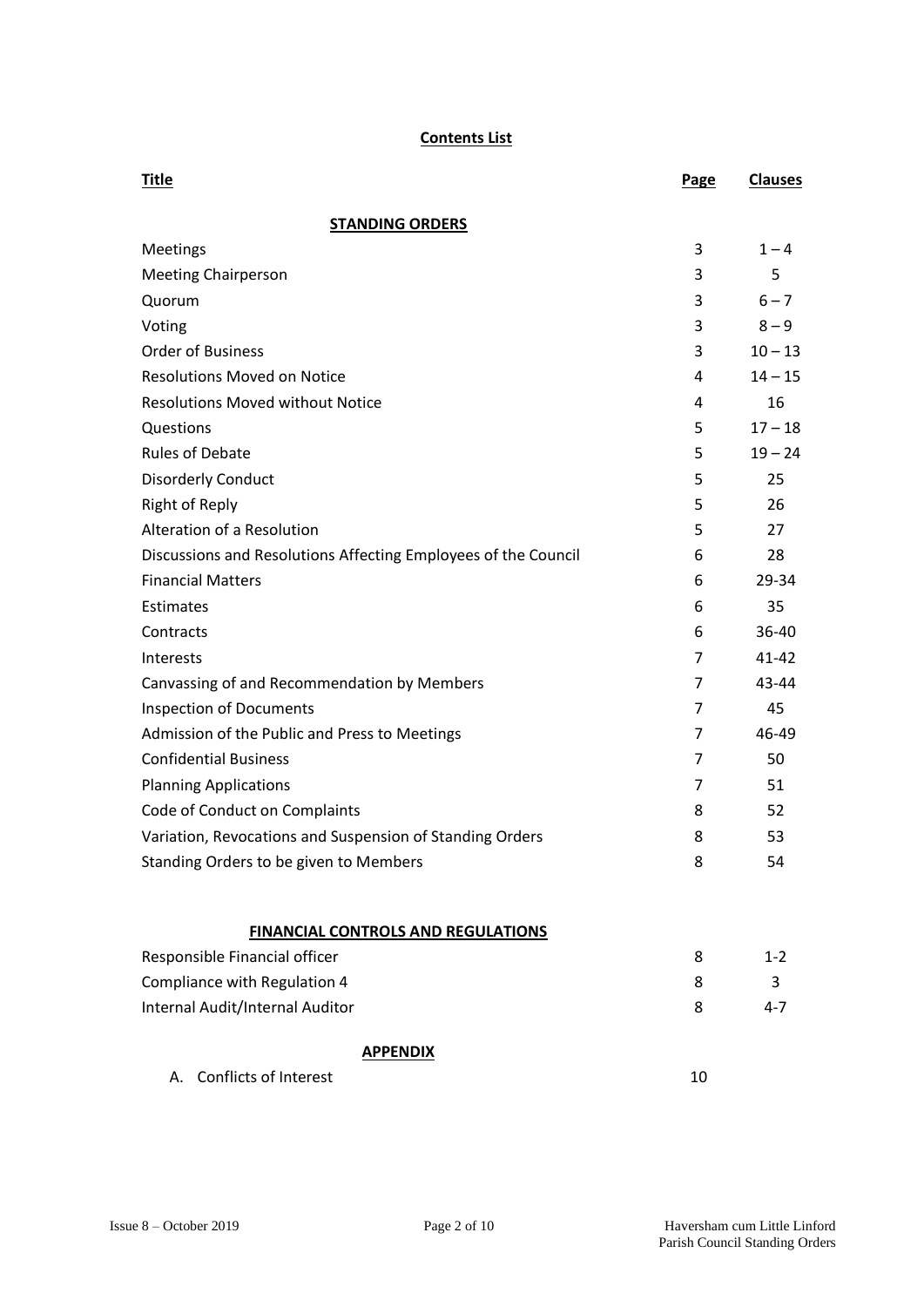#### **MEETINGS**

- 1(a) Meetings of the Council shall be held at 7.30pm, unless the Council decides otherwise at a previous meeting.
- 2 The Parish Council's Annual Meeting and the Annual Meeting of the Parish should be held in May.
- 3 Other Parish meetings shall be held on the third Monday of each month unless the Council decides otherwise at a previous meeting or unless the third Monday of the month falls on a Bank Holiday, when an alternative date shall be agreed. The normal exception is August when no meeting will be held.
- 4 The Chairperson may call a meeting at any other time.

#### **MEETING CHAIRPERSON**

5 The person presiding at a meeting may exercise all the powers and duties of the Chairperson in relation to the conduct of the Meeting.

#### **QUORUM**

- 6. Three members shall constitute a quorum.
- 7. If a quorum is not present when the Council meets the business not transacted at that meeting shall be transacted at the next meeting or on such other day as the Chairperson may fix.

#### **VOTING**

- 8 **Voting shall be by a show of hands.** If a member so requires, the Clerk shall record the names of the members who voted on any question whether they voted for or against it.
- 9(a) The Chairperson may give a vote on any matter put to the vote, or in the case of an equality of votes may give a casting vote even though he gave no original vote.
- 9(b) The Person presiding must give a casting vote whenever there is an equality of votes in an election for Chairperson.

#### **ORDER OF BUSINESS**

- 10. At the first meeting after an election or in May each year the first business shall be: -
- 10(a) To elect or re-elect a Chairperson and Vice Chair.
- 10(b) To receive the Chairperson's declaration of acceptance of office or, if not received, to decide when it shall be received.
- 10(c) In the year of an election to the Council to fill any vacancies left unfilled at the election by reason of insufficient nominations.
- 10(d) To decide when any declarations of acceptance of office, which have not been received as required by law, shall be submitted.
- 10(e) To appoint any sub-committees that may be considered necessary, and shall thereafter follow the order set out in Standing Order 13.
- 11 At every meeting the first business shall be to appoint a Chairperson if the Chair or Vice Chair is absent.
- 12 In every year at the May meeting, the Council shall review the pay and conditions of existing employees.
- 13 After the first business has been completed, the following business should be transacted, in the order agreed on the agenda unless the Chair decides to take business out of order due to constraints specific to the meeting in question: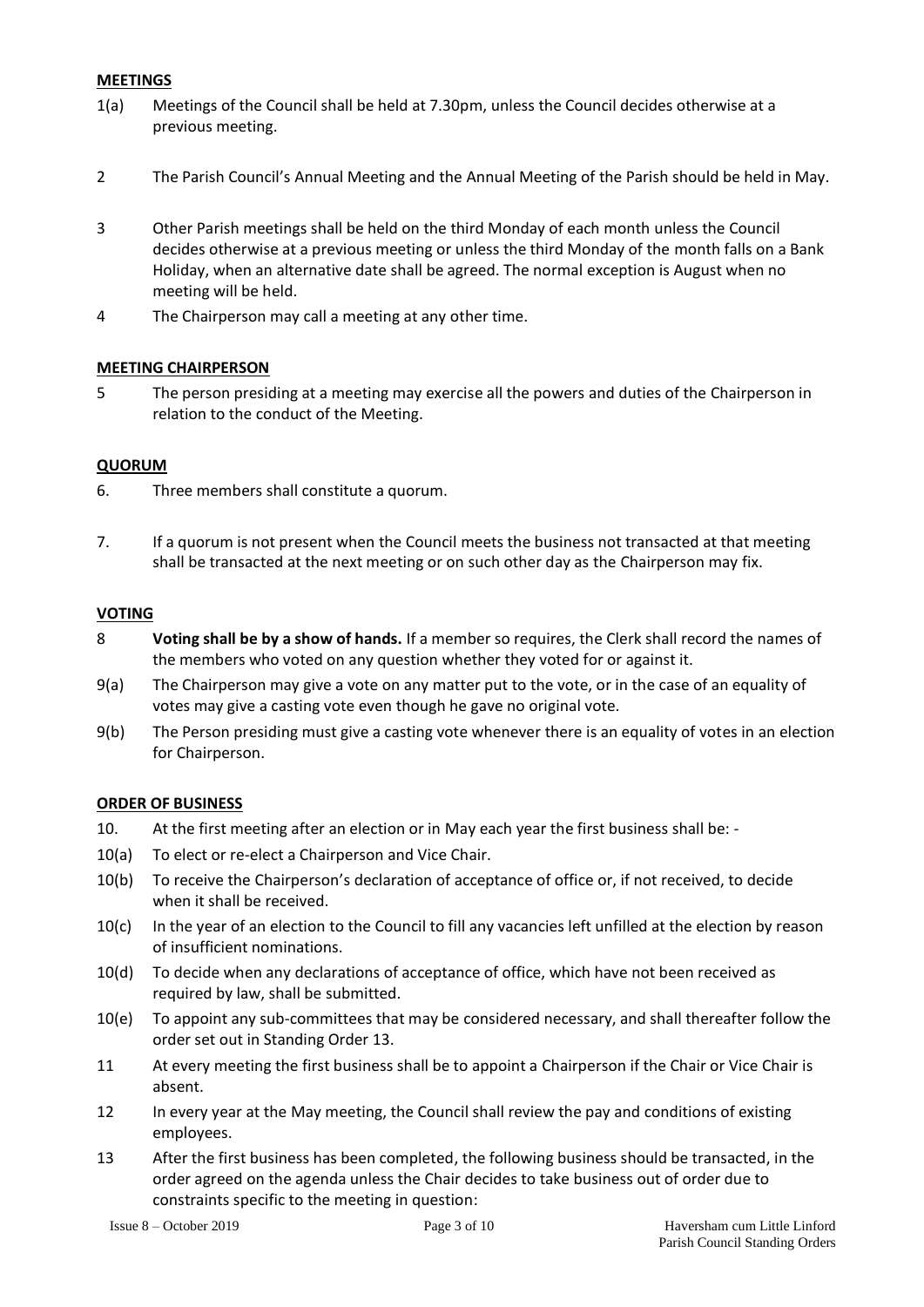- 13(a) To receive apologies for absence
- 13(b) To allow a period of not more than 15 minutes during which parishioners may ask questions and receive replies relating to items on the agenda. This is not a period of debate. A councillor does not have to give an answer to a particular question, particularly if the answer might involve confidential information.
- 13(c) To read, consider and approve and sign the Minutes by the person presiding as a true record.
- 13(d) To consider new business.
- 13(e) To receive and comment on Planning and Development applications.
- 13(f) To receive reports from Councillors on meetings attended since the last Parish Meeting.
- 13(g) To take correspondence and note action, if any, to be taken
- 13(h) To receive a statement of the current financial position of the Council from the Responsible Financial Officer.
- 13(i) To approve for payment the items of expenses; also to sign cheques and cheque-book stubs.
- 13(j) To deal with any confidential items. These shall not be taken until the public and press have left and shall not be minuted unless agreed by the Council.

#### **RESOLUTIONS MOVED ON NOTICE**

- 14 No formal resolution, except as provided by these Standing Orders, may be moved unless the business to which it relates has been put on the Agenda by the Clerk, or the mover has given notice in writing and has notified the Clerk at least three clear working days before the next meeting of the Council.
- 15 The Clerk shall circulate with the summons (Agenda) for every meeting a financial statement, including an estimate of expenditure to date and estimated outturn expenditure.

#### **RESOLUTIONS MOVED WITHOUT NOTICE**

- 16 Resolutions dealing with the following matters may be moved without notice:
- 16(a) To appoint a Chairperson of the meeting if the Chairperson is absent.
- 16(b) To correct the Minutes
- 16(c) To approve the Minutes
- 16(d) To alter the order of business
- 16(e) To proceed to the next business.
- 16(f) To close or adjourn a debate.
- 16(g) To appoint a sub-committee.
- 16(h) To refer a matter to a sub-committee.
- 16(i) To adopt a report.
- 16(j) To amend a motion.
- 16(k) To give leave to withdraw a resolution or amendment.
- 16(l) To temporarily exclude the public. (If the nature of the business is of 'special' or 'confidential' nature and is in the best interest of the public). The reason should be given.
- 16(n) To silence or eject a person from the meeting for misconduct.
- 16(o) To invite a member declaring having an interest in the subject under debate to remain.
- 16(p) To suspend any Standing Order.
- 16(q) To adjourn the meeting.
- $16(r)$  To defer a decision to a later date.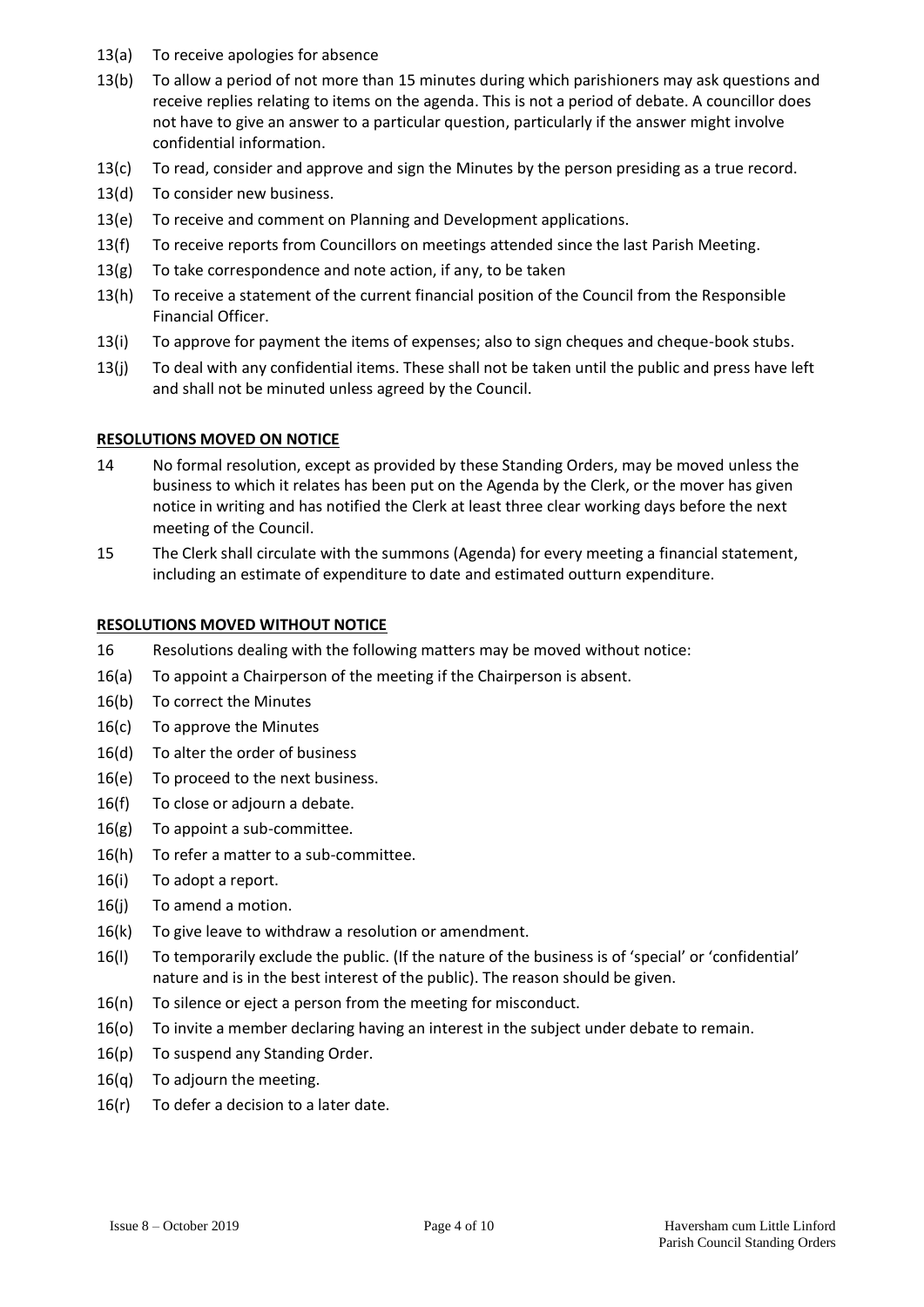#### **QUESTIONS**

- 17 A member may ask the Chairperson or the Clerk any question concerning the business of the Council, provided that if the question requires research, notice of the question has been given to the person to whom the question is addressed before the meeting begins.
- 18 A person to whom a question has been put may decline to answer but should state the reasons for so doing.

#### **RULES OF DEBATE**

- 19 No discussion shall take place upon the minutes except upon their accuracy and completeness.
- 20(a) Any resolution or amendment shall not be discussed unless it has been proposed and unless proper notice has already been given. It shall, if required by the Chairperson, be produced in writing and handed to him before it is discussed or put to the meeting.
- 22(b) A member shall direct his speech to the question under discussion or to a personal explanation or to a point of order.
- 23(c) An amendment shall be either:
- 23(c)(i) To leave out words
- 23(c)(ii) To leave out words and insert or add others
- 23(c)(iii) To insert or add words.
- 23(d) An amendment shall not have the effect of negating the resolution before the Council.
- 23(e) If an amendment be carried, the resolution shall take the place of the original resolution.
- 23(f) A motion or amendment may be withdrawn by the proposer with the consent of the Council
- $23(g)$  When a resolution is under debate no other resolution shall be moved except for the following: -
- 23(g)(i) To amend the resolution
- $23(g)(ii)$ To proceed to the next business
- $23(g)(iii)$  To adjourn the debate
- $23(g)(iv)$  That the item be referred to a committee
- $23(g)(v)$  To exclude the public and press.
- 23(g)(vi) To adjourn the meeting.
- 24(a) The ruling of the Chairperson on a point of order shall not be discussed.
- 24(b) Members shall address the Chairperson.

#### **DISORDERLY CONDUCT**

25 No member shall persistently disregard the ruling of the Chairperson, wilfully obstruct business or behave improperly. If, in the opinion of the Chairperson a member has broken these provisions, the Chairperson may put the motion that the member no longer be heard or that the member should leave the meeting. If seconded the Chairperson may suspend the meeting or ask that the member leave the meeting.

#### **RIGHT OF REPLY**

26 The mover of a resolution shall have the right to reply immediately before the resolution is put to the vote.

#### **ALTERATION OF A RESOLUTION**

27 A member may, with the consent of his seconder, move amendments to their own resolution.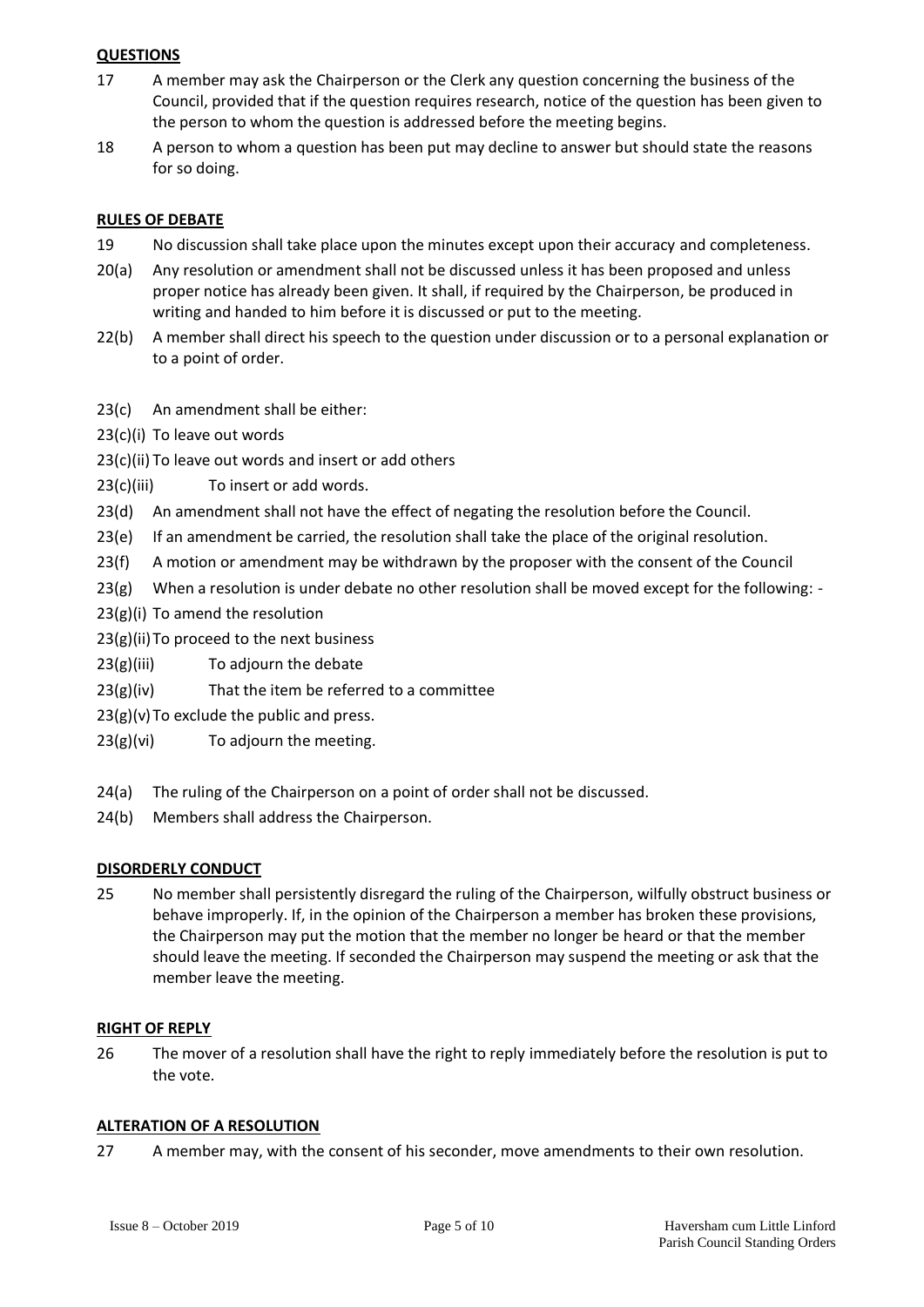#### **DISCUSSIONS AND RESOLUTIONS AFFECTING EMPLOYEES OF THE COUNCIL**

28 Any discussions or questions relating to the conduct, dismissal, salary or conditions of service of any person employed by the Council, shall not be considered until a time when the public has been excluded from the meeting.

#### **FINANCIAL MATTERS**

- 29 The Clerk will keep on-going Accounts recording all the Council's Income and Expenditure in accordance with the relevant statutes and Audit requirements.
- 30 The Clerk will present an up-to-date Financial Statement to each Meeting of the Council.
- 31 All payments must be authorised by the Council, normally prior to being made. However, where it proves necessary to make a payment prior to authorisation, it shall be reported to the next Meeting of the Committee for confirmation.
- 32 The Clerk shall be allowed to incur up to £80 in any one month for any necessary items of stationery etc, required to carry out his responsibilities, without prior reference to the Council.
- 33 Orders for the payment of money shall be signed by two members one of whom may be the Responsible Finance Officer.
- 34 When a Councillor is asked to undertake a task on the Parish Council's behalf that involves any form of payment, then the following steps must be followed: -
	- (i) The estimated cost must be calculated and submitted to the Parish Council as part of the proposal for the activity/action under consideration.
	- (ii) The Councillor(s) involved in the proposal shall take no part in the subsequent vote but may contribute information and explanation to the Council's discussions on the matter;
	- (iii) In considering approval of the proposal, the Councillor's offer of input/involvement and the estimated costs/fee, the Parish Council must be assured that the sums quoted compare favourably with other possible providers and also give value for money;
	- (iv) The Parish Council shall ensure that any decision that it reaches on a Councillor's involvement in a task/activity involving any form of payment undertaken on the Council's behalf shall not be in conflict with its Code of Conduct particularly where it refers to the Declaration of Members' Interests.

#### **ESTIMATES**

35 The Council shall approve written estimates for the coming financial year at its meeting in the month of February at the latest, in order that the Precept meets the requirements of the Unitary Authority for March 1st.

#### **CONTRACTS**

- 36 Items of expenditure under £2,000 shall not be subject to tender.
- 37 Where it is intended to enter into a contract exceeding £2,000 but not exceeding £10,000 in value for the supply of goods or materials or for the execution of work, the Clerk shall obtain at least three competitive quotations.
- 38 Where contracts exceed £10,000 a notice is to be posted on the official notice board. The notice shall state the general nature of the contract and the name and address to whom the tenders should be addressed and the last date by which tenders may be submitted.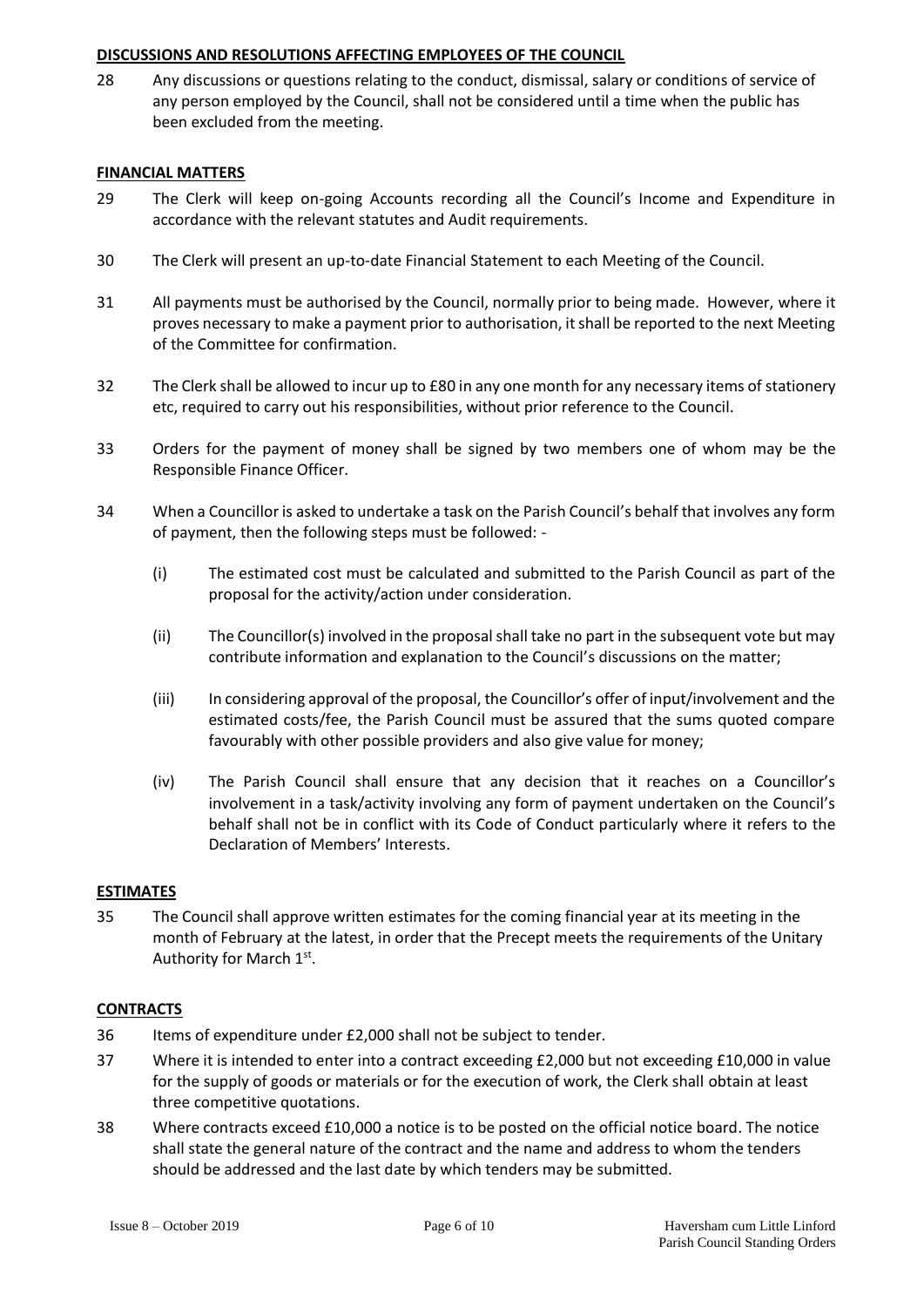- 39 Tenders shall be opened by the Clerk and one other person to whom the tenders are required to be addressed and shall be reported by the persons who opened them to the Council.
- 40 The Council are not bound to accept the lowest tender.

### **INTERESTS**

- 41 If any member has any pecuniary interest, direct or indirect, with any contract or business under consideration by the Council he declare such an interest and if appropriate withdraw from the meeting during discussion of that item. The Council may agree to the member remaining during the discussion if it feels that this would not be prejudicial to the discussion. This subject is covered by the Code of Conduct conditions, which every member has agreed to accept.
- 42. Appendix A. outlines to procedures relating to Conflicts of Personal Interests.

#### **CANVASSING OF AND RECOMMENDATION BY MEMBERS**

- 43 Canvassing of members of the Council or of any committee, directly or indirectly, for any appointment must be declared and may lead to the disqualification of the candidate for such appointment.
- 44 A member of the Council or of any committee shall not solicit for any person for any appointment under the Council or for promotion. However, written testimonials may be given of a candidate's ability, experience or character.

#### **INSPECTION OF DOCUMENTS**

45 All Minutes kept by the Council and by any committee shall be open for inspection by any member of the Council**.** The Clerk shall circulate copies of the Minutes to all members by the Thursday of the week prior to the next meeting. A copy of the Agenda shall be posted on notice boards for public inspection. Copies of the minutes shall, after approval, be posted on the Web site. Further copies of the minutes will be made available to members of the public for a fee, the charge to be decided by the Parish Council.

#### **ADMISSION OF THE PUBLIC AND PRESS TO MEETINGS**

- 46 The Clerk shall allow the press reasonable facilities for taking a report of proceedings.
- 47 The public shall be admitted to all ordinary meetings at which they are entitled to attend but only be allowed to ask questions during the agenda item for public representations, or in a 'public forum' held outside the meeting at the Chair's discretion. The public shall be invited to the Annual Meeting to receive reports on the business of the past year and to seek clarification on issues of interest.
- 48 A member of the public may be invited to comment on a particular issue only if so invited by the Chairperson.
- 49 If a member of the public interrupts the proceedings at any meeting, the Chairperson may, after warning, ask that they be removed from the meeting room.

#### **CONFIDENTIAL BUSINESS**

50 No member of the Council or of any committee shall disclose to any person, not a member of the Council, any business declared to be confidential.

#### **PLANNING APPLICATIONS**

51 The Clerk shall retain copies of all planning application notifications for a period of 2 years.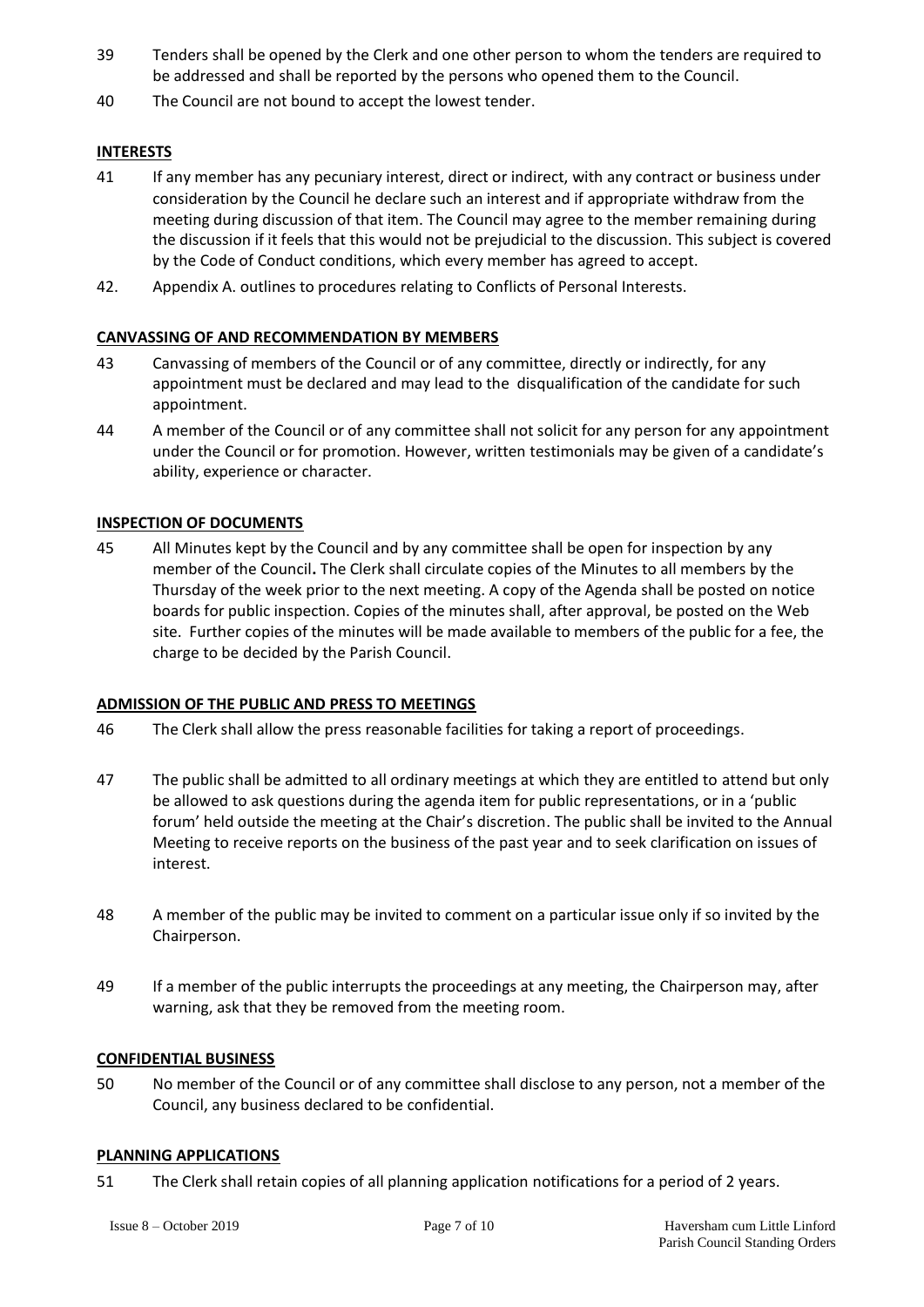#### **CODE OF CONDUCT ON COMPLAINTS**

52 The Council shall deal with complaints of maladministration allegedly committed by the Council or by any member in the manner recommended by the National Association of Local Councils

#### **VARIATION, REVOCATION AND SUSPENSION OF STANDING ORDERS**

53 Any or every part of the Standing Orders may be suspended by resolution in relation to any specific item of business if agreed by majority vote.

#### **STANDING ORDERS TO BE GIVEN TO MEMBERS**

54 A copy of these Standing Orders must be given to each member by the Clerk upon receipt of the member's declaration of acceptance of office.

#### *T Walker*

| T Walker, Clerk to the Parish Council | 21 <sup>st</sup> October 2019 |
|---------------------------------------|-------------------------------|
|                                       |                               |

#### *P Williams*

Chair of the Parish Council 21st October 2019

### **FINANCIAL CONTROLS AND REGULATIONS**

#### **RESPONSIBLE FINANCIAL OFFICER**

**1 A Responsible Financial Officer (RFO) must be appointed under section 151 of the Local Government Act 1972.** Any person can be appointed by the Council, but unless determined otherwise, the RFO will be the Parish Council Clerk.

#### **COMPLIANCE WITH REGULATION 4**

- 3 To comply with regulation 4 the following are a list of duties for which the RFO is responsible. These duties have been agreed by the Parish Council and are subject to be reviewed and updated from time to time as appropriate.
- 3(a) To prepare reports for the Council. These reports will cover budget monitoring, fund balances, receipts, payments of accounts, VAT records and other relevant records.
- 3(b) To prepare draft estimates. When approved these will form the annual budget monitoring data on which reports will be based during the year.
- 3(c) To submit the approved precept to the Unitary Authority and supply any breakdown requested.
- 3(d) To bank regularly any monies received by the Council and it's sub-divisions.
- 3(e) To ensure that any money due to the Council is billed and collected promptly.
- 3(f) To manage cash flow and bank transfers at the direction of the Council.
- 3(g) To prepare cheques for Council approval and signature and monitor their presentation for payment.
- 3(h) To prepare Bank reconciliation statements on a regular basis.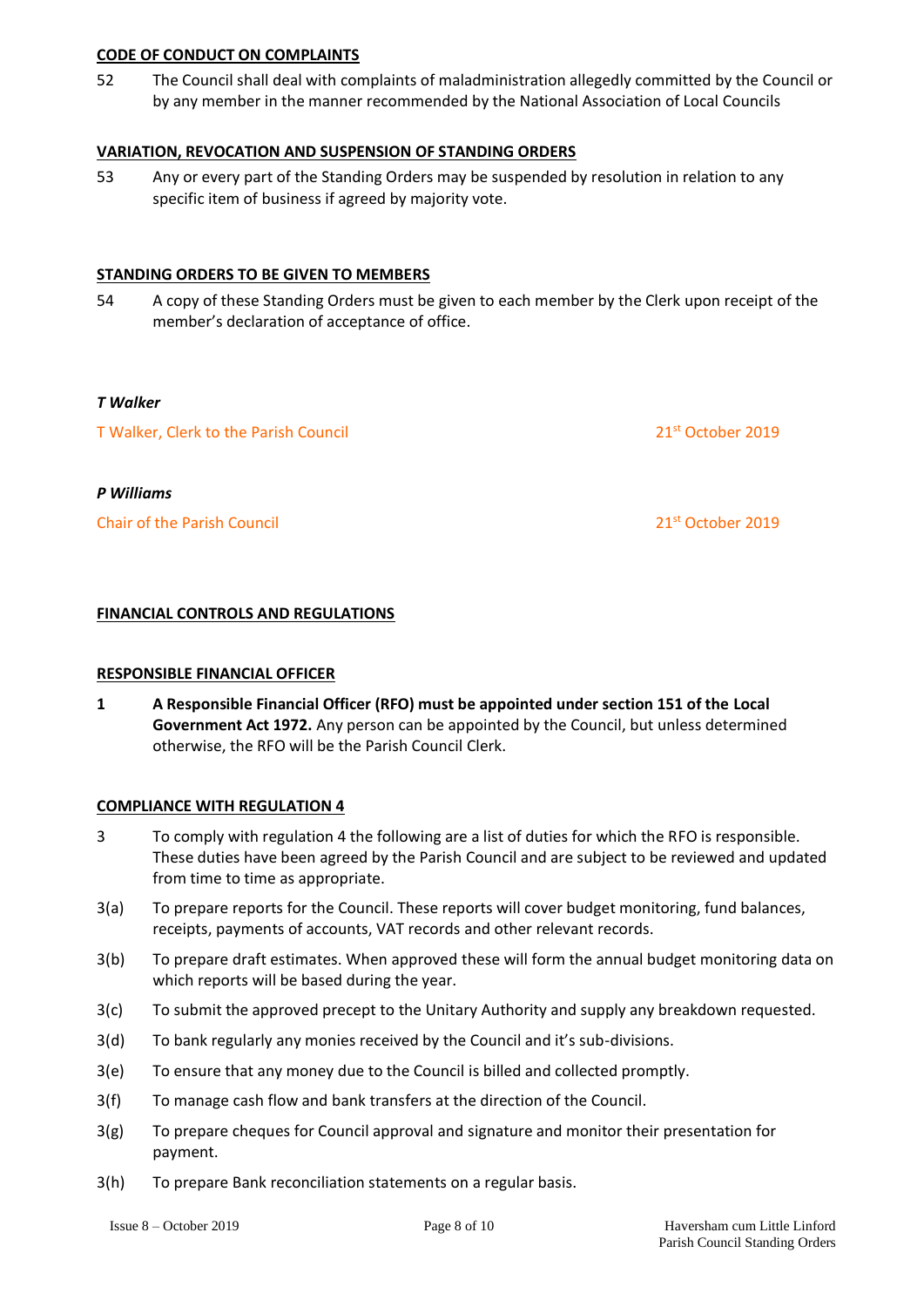- 3(i) To take responsibility for the submission of VAT returns and to deal with any VAT inspections.
- 3(j) To prepare and balance the final accounts in accordance with the regulations and report to the Council.
- 3(k) To prepare accounts and records for external audit in accordance with regulations.
- 3(l) To monitor compliance with the Council's financial regulations and to ensure that correct financial systems are in place.
- 3(m) To ensure that not less than three quotations are obtained for all work estimated to cost £10,000 or more.
- 3(n) To manage the Council's insurance risk. To process claims as necessary.
- 3(o) To prepare documents, returns and statements as required by the internal and external auditor and note and report their comments to the Council.

#### **INTERNAL AUDITOR/INTERNAL AUDIT.**

4. An internal auditor will be appointed/reappointed at least every 3 years.

5. The Internal Auditor shall be a competent person, independent of the financial controls and procedures and to give an objective view on whether these meet the needs of the Council.

6. The role of the Internal Audit is intended to be more than just agreeing that the books reflect the financial transactions of the Council, it is a review of how it is performing against its own Standing orders, Financial policies etc. The Internal Audit role should also take into account Risk Management and the responsibilities in relation to fraud.

7. The Internal Auditor will prepare a report for the Council not less than annually